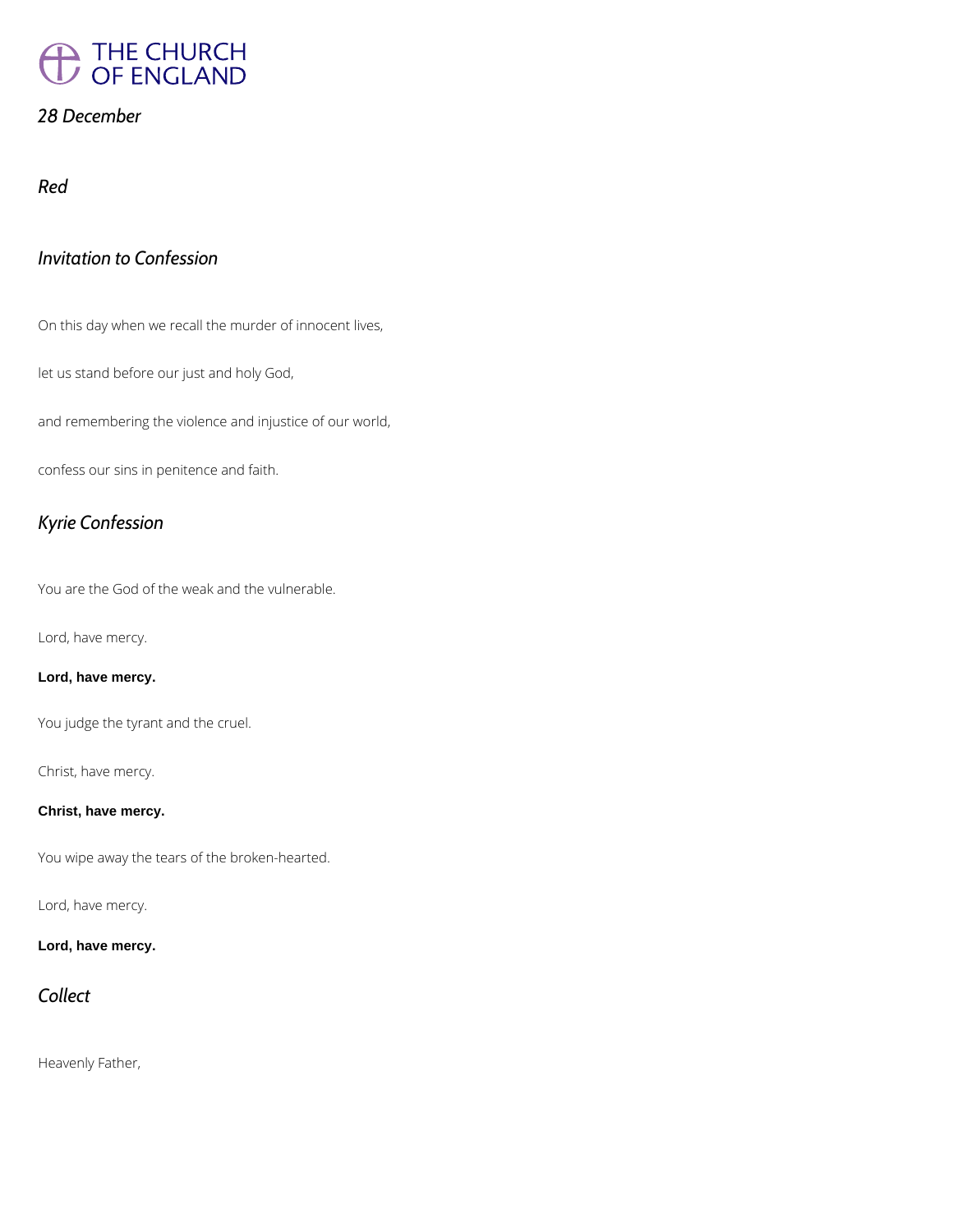whose children suffered at the hands of Herod,

though they had done no wrong:

by the suffering of your Son

and by the innocence of our lives

frustrate all evil designs

and establish your reign of justice and peace;

through Jesus Christ your Son our Lord,

who is alive and reigns with you,

in the unity of the Holy Spirit,

one God, now and for ever.

# *Lectionary*

### **Principal Service**

Jeremiah 31.15-17

Psalm 124

1 Corinthians 1.26-29

Matthew 2.13-18

#### **Second Service**

Isaiah 49.14-25

Mark 10.13-16

### **Evening Psalms**

Psalms 123, 128

**Third Service**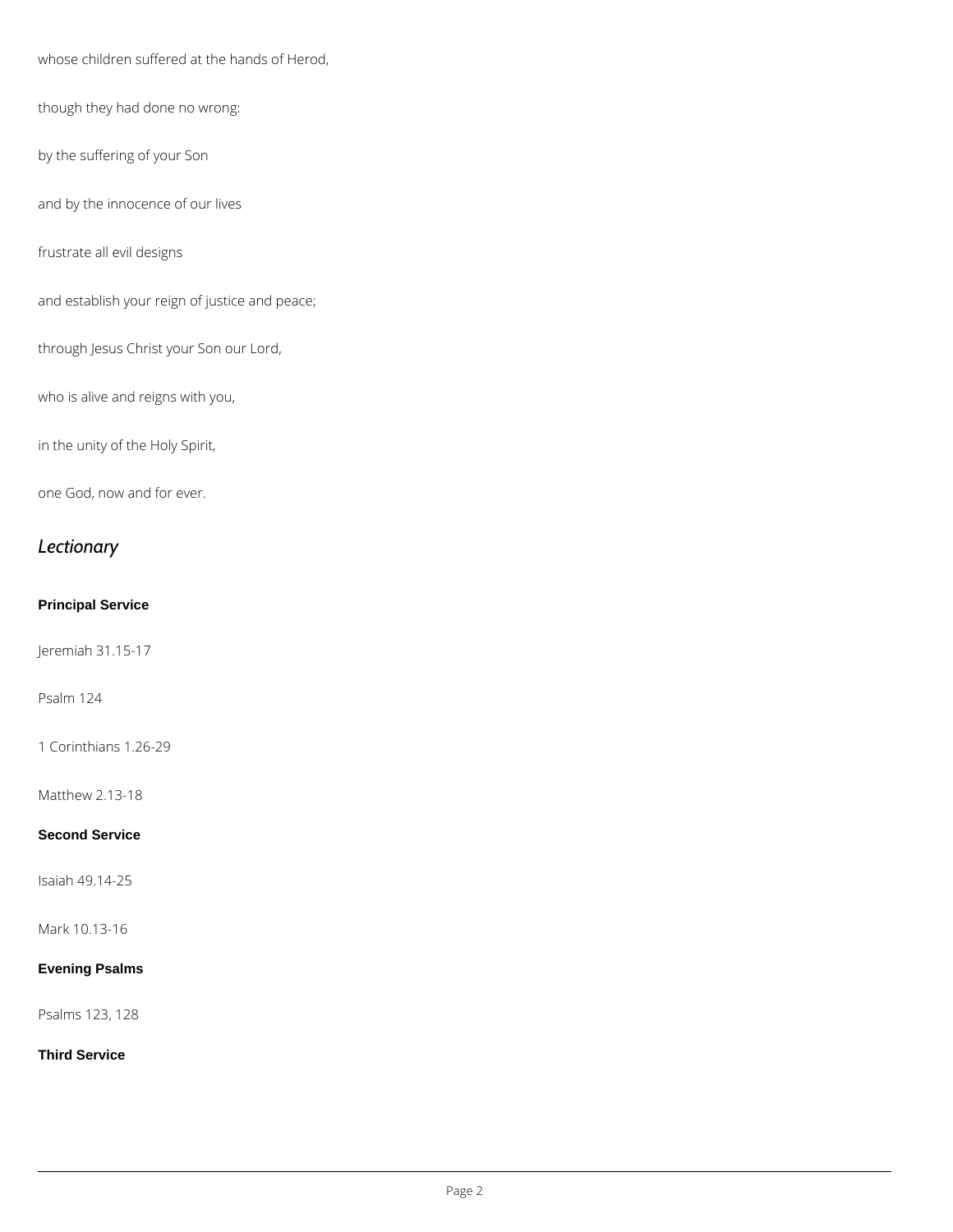Baruch 4.21-27 *or* Genesis 37.13-20

Matthew 18.1-10

#### **Morning Psalms**

Psalms 36, 146

# *Gospel Acclamation*

Alleluia, alleluia.

Never despise these little ones;

their guardian angels in heaven look continuously

on the face of my heavenly Father.

*Matthew 18.10*

#### **Alleluia.**

# *Intercession*

In peace let us pray to the God of love.

Righteous God,

your Son our Saviour Jesus Christ dwelt among us

and shared our grief and our pain.

We pray for the children of our world,

that they may grow up knowing love and security.

*Silence is kept.*

We pray for all children who suffer physical or mental abuse.

*Silence is kept.*

We pray for all communities in our world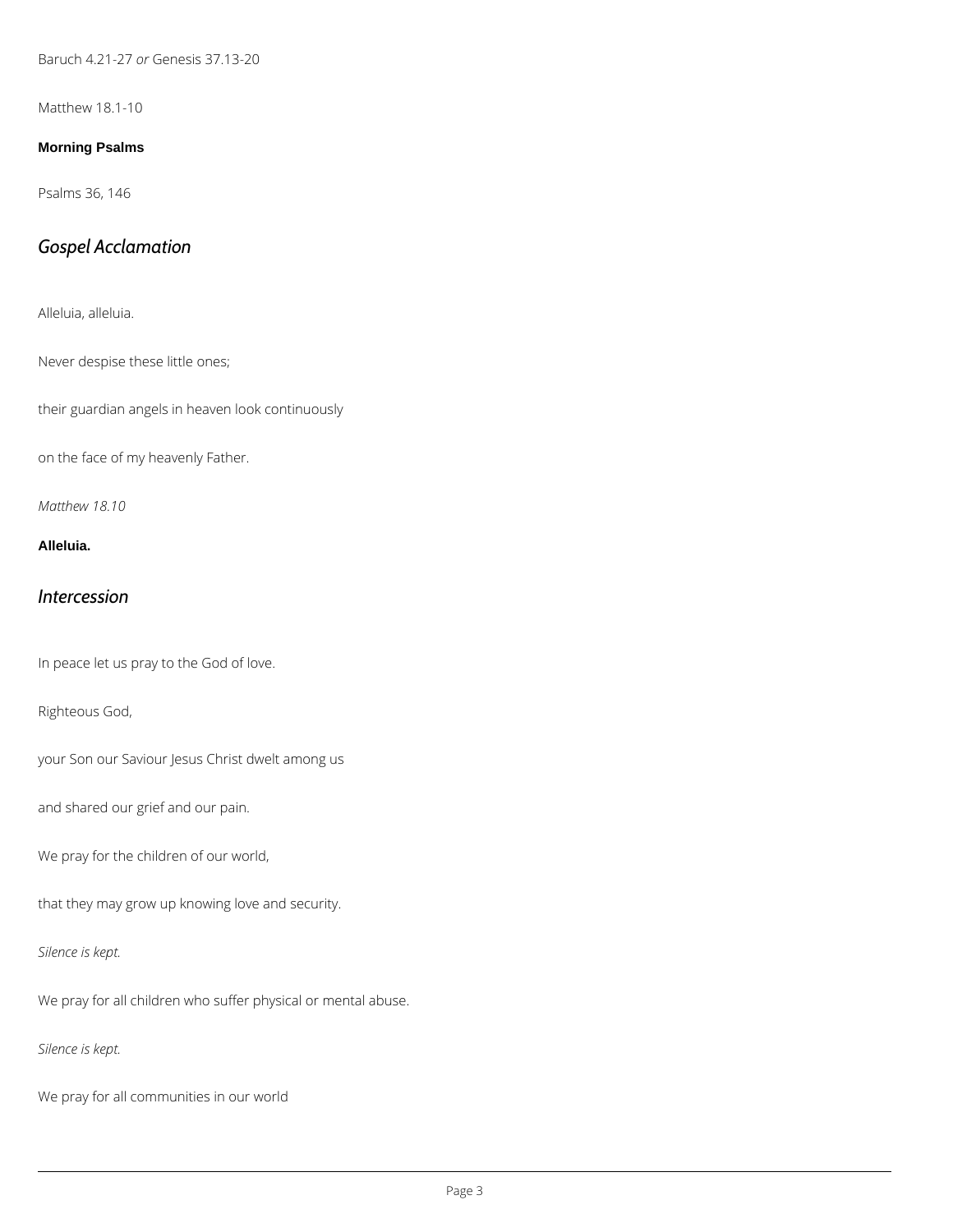who live with the memories of massacre and gross cruelty.

### *Silence is kept.*

We pray for all who are corrupted by power

and who regard human life as cheap.

*Silence is kept.*

We pray for parents who have suffered the death of a child.

*Silence is kept.*

We pray for parents and guardians,

that they may be given grace to care for the children entrusted to them.

*Silence is kept.*

As we celebrate the coming of the Christ-child,

we rejoice in the fellowship of the Holy Innocents

and commit the children of this community,

our nation and our world to you,

our righteous God.

Merciful Father,

**accept these prayers**

**for the sake of your Son,**

**our Saviour Jesus Christ.**

**Amen.**

### *Introduction to the Peace*

â DOI will comfort you, â DD says the Lord, â DD as a mother comforts her child,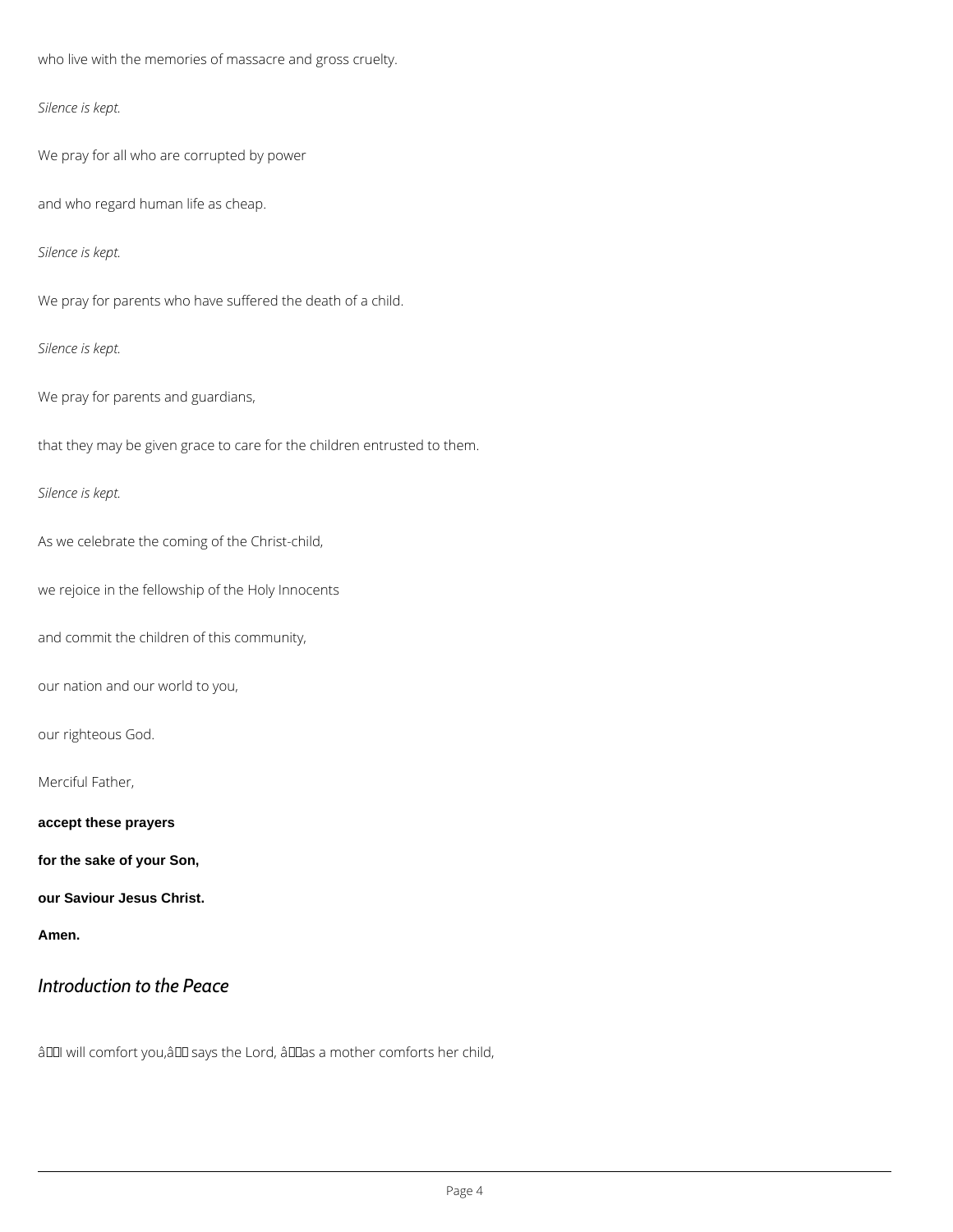and you shall be comforted.â

*Isaiah 66.13*

# *Prayer at the Preparation of the Table*

Pour upon the poverty of our love,

and the weakness of our praise,

the transforming fire of your presence.

# *Preface*

And now we give you thanks

for the witness of the infants who died cruelly,

not knowing the newborn Christ,

that your grace might be made perfect in human weakness,

and the way of salvation prepared in our sinful world.

# *Extended Preface*

All glory and honour be yours always and everywhere,

mighty creator, ever-living God,

through Jesus Christ our Lord.

In love for our fallen human race,

you sent your Son into the world to lighten our darkness.

In his life

he rejoiced in the innocence and beauty of children;

in his death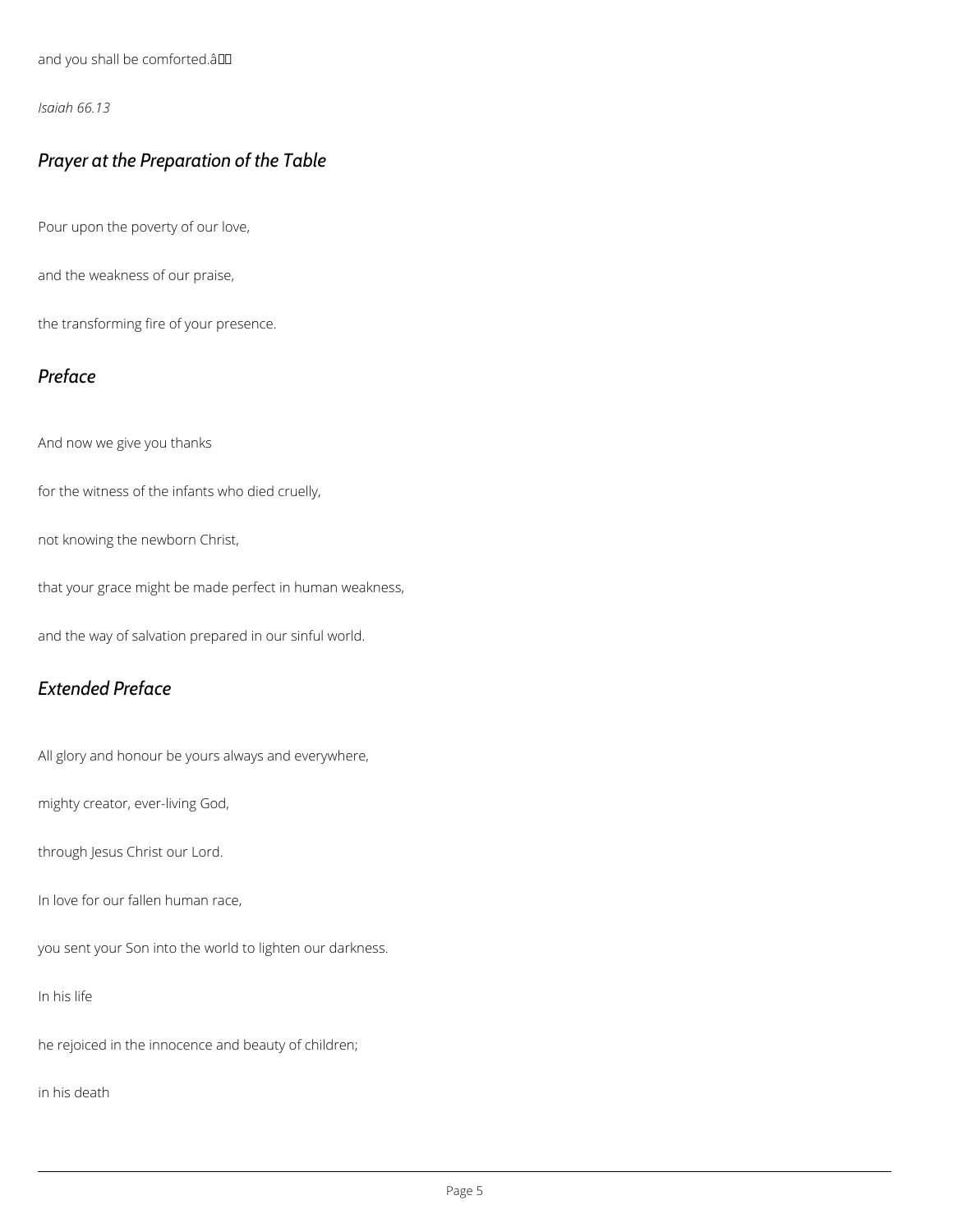he carried in his body the violence and cruelty of our world;

in his resurrection

he brought life and salvation to his people

and began the new creation.

As our ascended and merciful high priest,

he hears our cries and knows our grief;

and will come as universal Lord to whom all must give account.

Therefore with all the angels of heaven

we lift our voices to proclaim the glory of your name

and sing our joyful hymn of praise:

### *Post Communion*

Lord Jesus Christ,

in your humility you have stooped to share our human life

with the most defenceless of your children:

may we who have received these gifts of your passion

rejoice in celebrating the witness of the Holy Innocents

to the purity of your sacrifice

made once for all upon the cross;

for you are alive and reign, now and for ever.

# *Blessing*

God, who gives life to the dead and comfort to the desolate,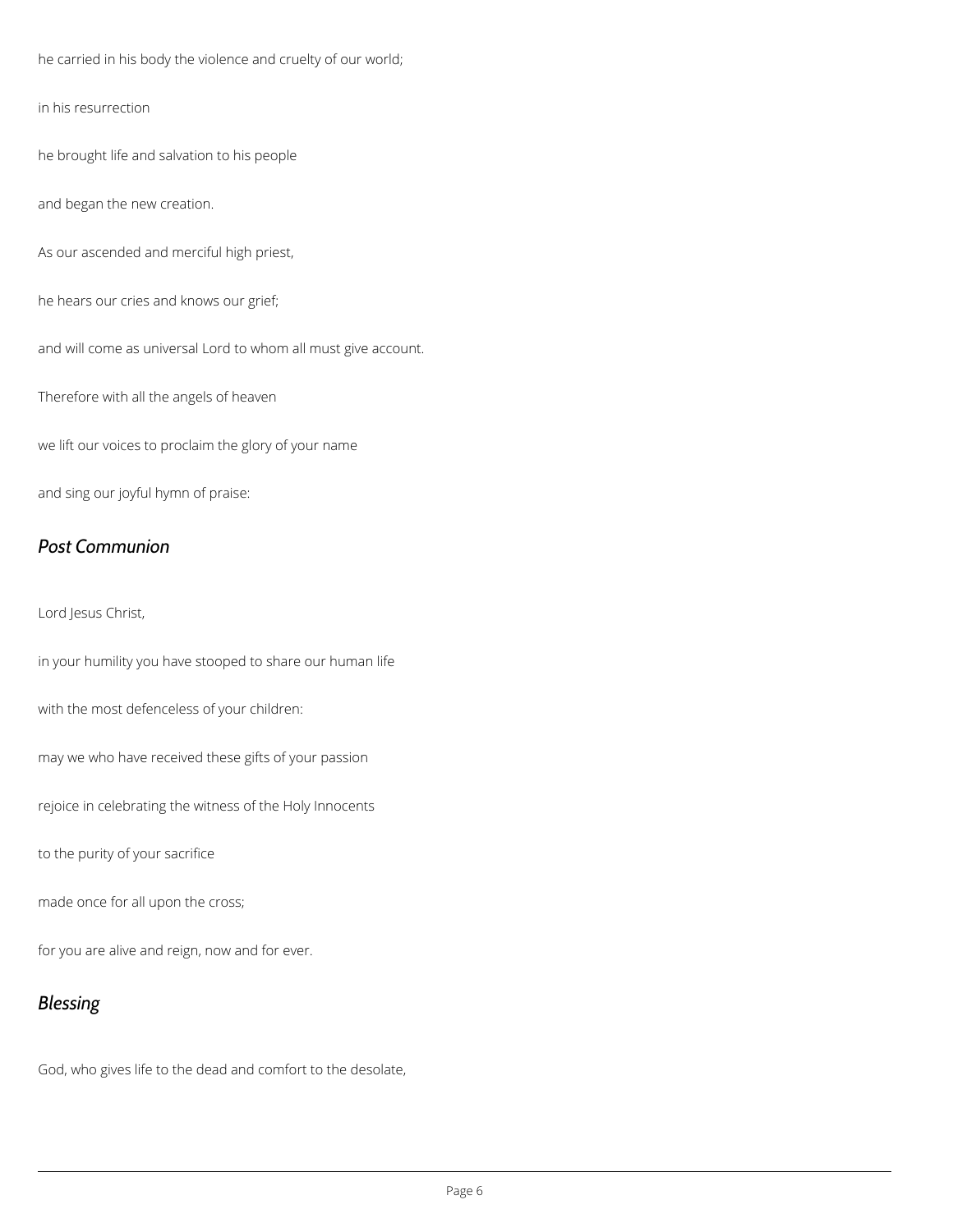sustain you, keep you and console you,

and the blessing of God almighty,

the Father, the Son, and the Holy Spirit,

be among you and remain with you always.

### Acclamation

Let the little children come to me

for the kingdom of heaven belongs to such as these.

Whoever does not receive the kingdom of heaven like a child

will never enter it.

### Short Passages of Scripture

I will turn their mourning into joy;

I will comfort them and give them gladness for sorrow.

Jeremiah 31.13

They have been ransomed as the first fruits of humankind,

and they follow the Lamb wherever he goes.

Revelation 14.4

Dedication Festival a + '

Gold or White

# Invitation to Confession

We are a temple of  $G$ odâ $\in$ <sup>TM</sup>s indwelling Holy Spirit,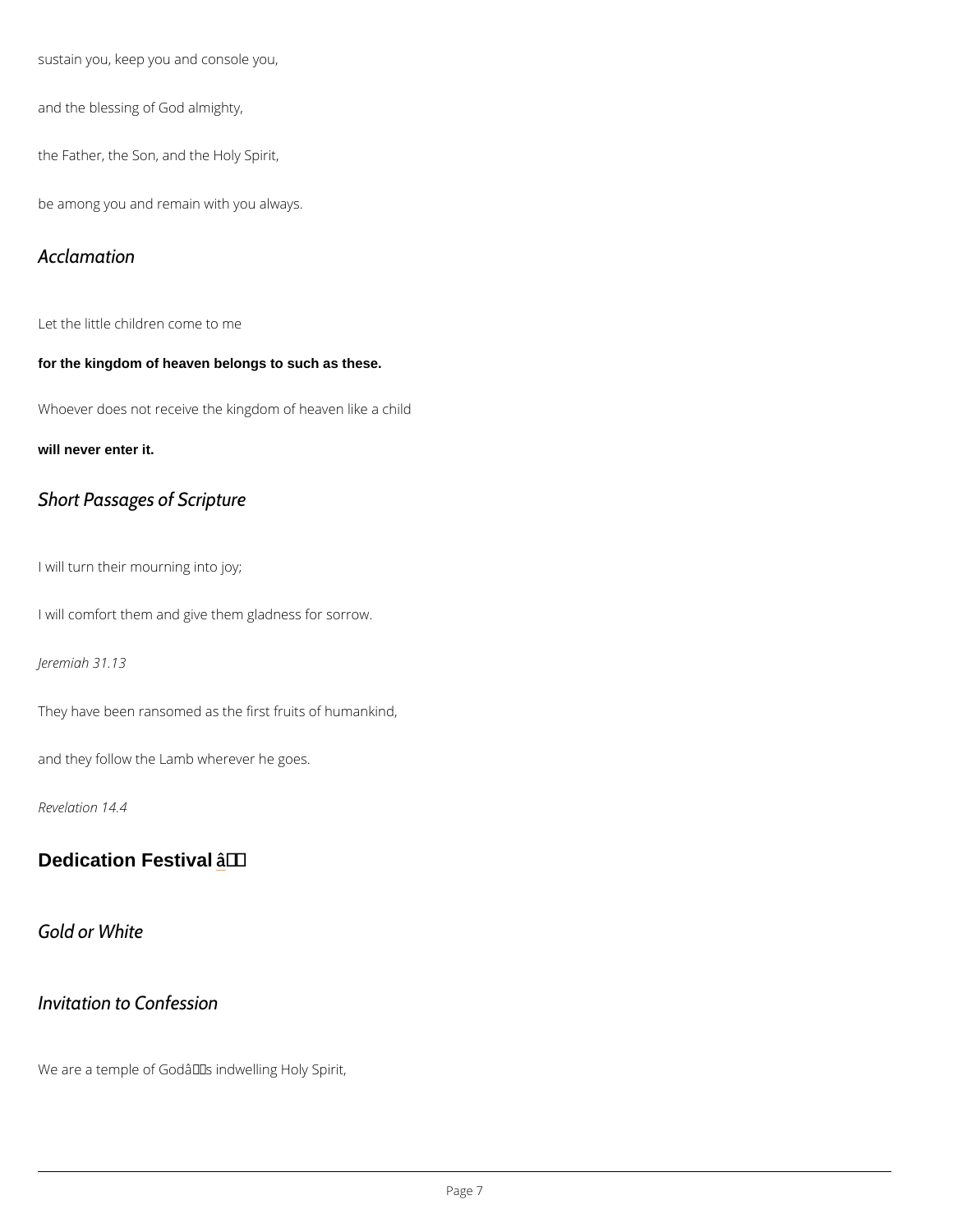yet we have grieved him.

The temple of our bodies does not belong to us,

but was bought at the price of Christâlls precious blood.

So we come, in sorrow yet with confidence,

to ask forgiveness of our Father in heaven.

### *Kyrie Confession*

Zeal for your house has eaten me up

and the taunts of those who taunt you have fallen upon me.

Lord, have mercy.

**Lord, have mercy.**

I would rather stand at the threshold of the house of my God

than dwell in the tents of ungodliness.

Christ, have mercy.

#### **Christ, have mercy.**

The Lord will defend your coming out and your coming in

from this time forward for evermore.

Lord, have mercy.

#### **Lord, have mercy.**



### Almighty God,

to whose glory we celebrate the dedication of this house of prayer:

we praise you for the many blessings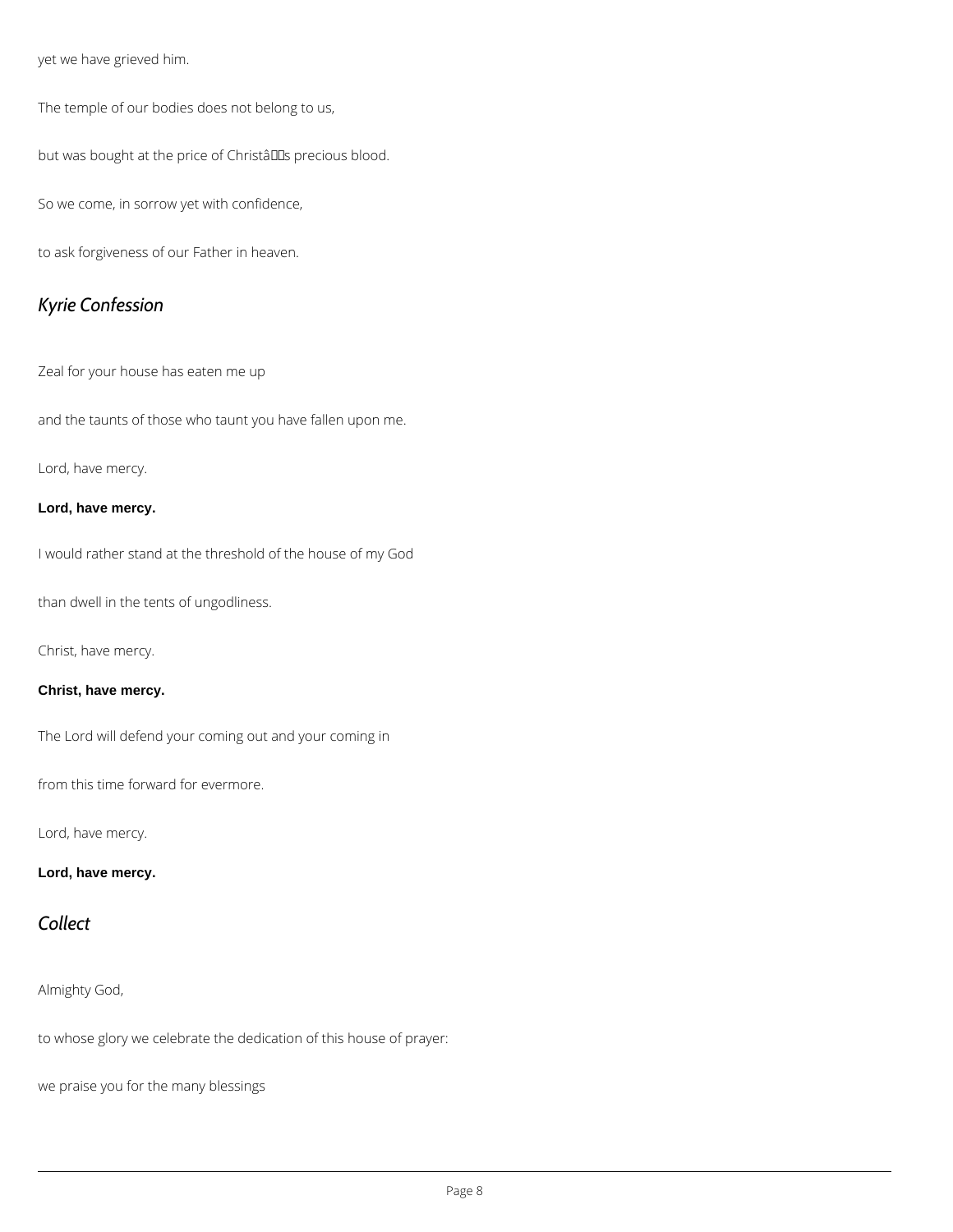you have given to those who worship you here:

and we pray that all who seek you in this place may find you,

and, being filled with the Holy Spirit,

may become a living temple acceptable to you;

through Jesus Christ your Son our Lord,

who is alive and reigns with you,

in the unity of the Holy Spirit,

one God, now and for ever.

# *Lectionary*

### **Principal Service**

#### **Year A**

1 Kings 8.22-30 *or* Revelation 21.9-14

### Psalm 122

Hebrews 12.18-24

Matthew 21.12-16

### **Year B**

Genesis 28.11-18 *or* Revelation 21.9-14

Psalm 122

1 Peter 2.1-10

John 10.22-29

**Year C**

1 Chronicles 29.6-19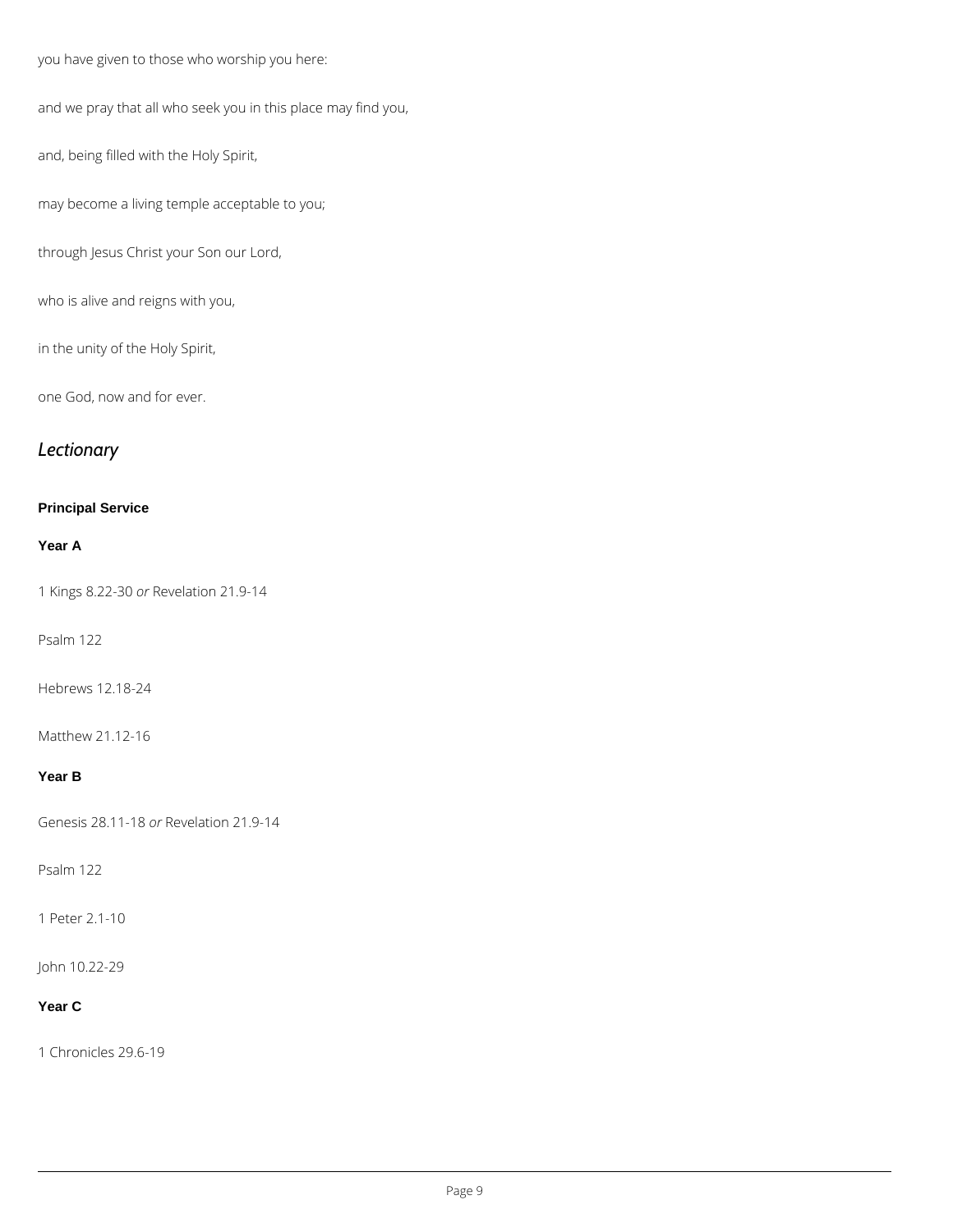Psalm 122

Ephesians 2.19-22

### John 2.13-22

### **Second Service**

### **Year A**

Jeremiah 7.1-11

1 Corinthians 3.9-17

Gospel at Holy Communion: Luke 19.1-10

### **Evening Psalm**

Psalm 132

### **Year B**

Jeremiah 7.1-11

Luke 19.1-10

### **Evening Psalm**

Psalm 132

### **Year C**

Jeremiah 7.1-11

Luke 19.1-10

### **Evening Psalm**

Psalm 132

**Third Service**

**Years A, B, C**

Haggai 2.6-9

Hebrews 10.19-25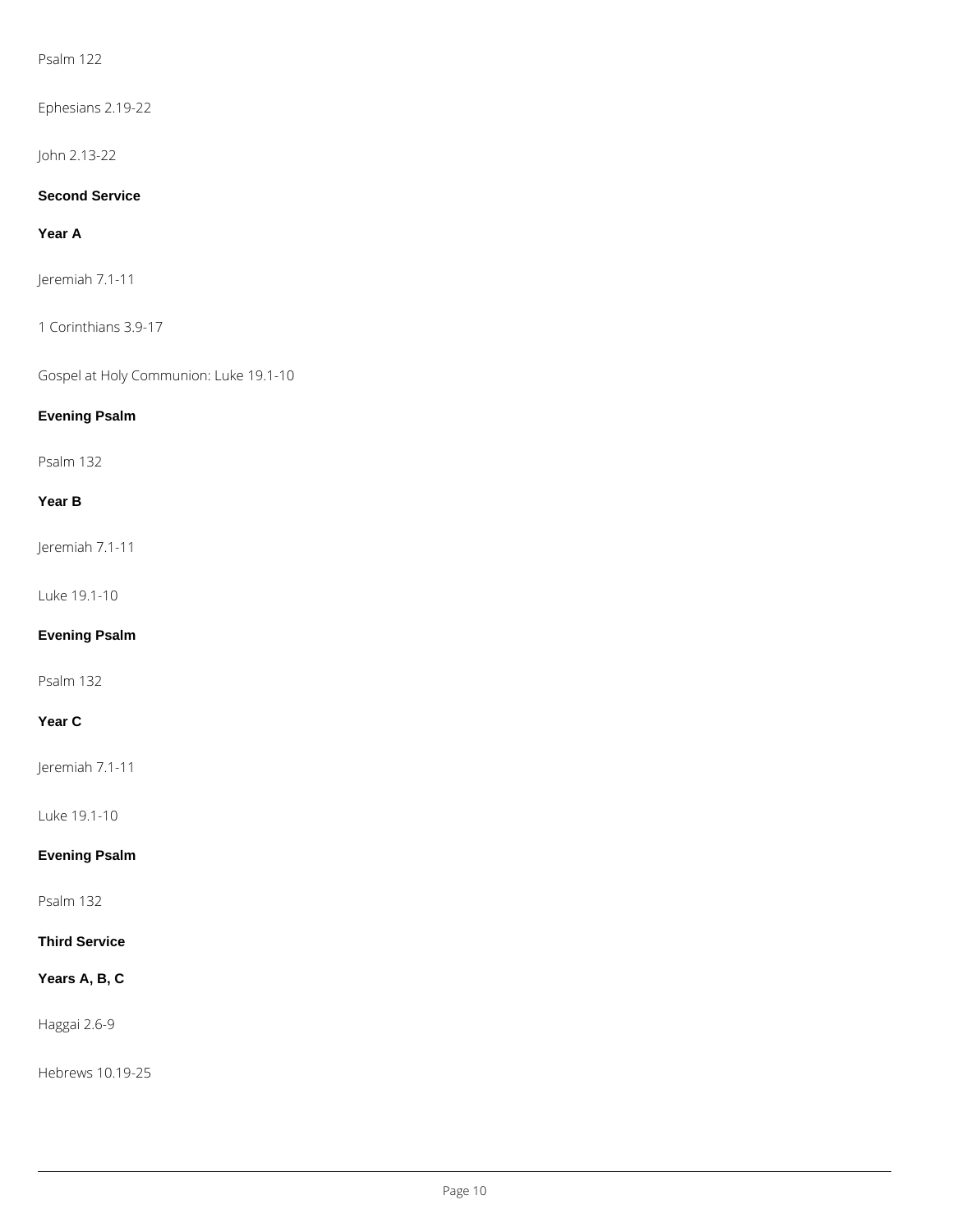### **Morning Psalms**

Psalms 48, 150

# *Gospel Acclamation*

Alleluia, alleluia.

Lord, we love the house of your habitation

and the place where your glory abides.

*cf Psalm 26.8*

**Alleluia.**

### *Intercession*

The risen Christ is here in the midst of us.

We bring our prayers to him as Lord of the Church.

For the Church universal,

of which these buildings are a visible symbol,

**Lord, receive our thanks and prayer.**

For this congregation,

as we remember your promise

that when two or three are gathered in your name

you are there in the midst of them,

#### **Lord, receive our thanks and prayer.**

For this place, that we may be still and know that you are God,

**Lord, receive our thanks and prayer.**

For the fulfilling of our desires and petitions as you see best for us,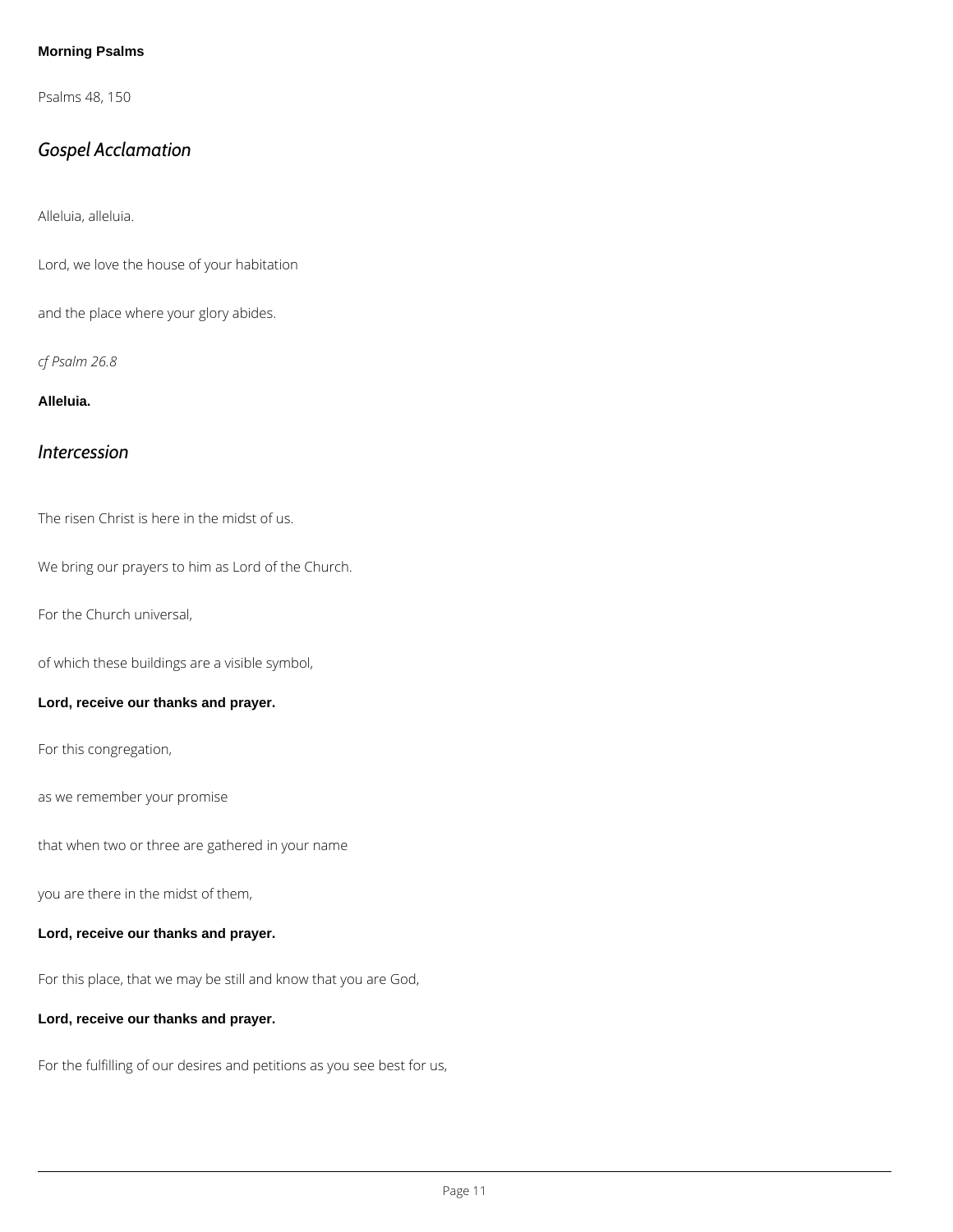#### **Lord, receive our thanks and prayer.**

For your blessings in the past and for a vision for the future,

#### **Lord, receive our thanks and prayer.**

For the gift of the Holy Spirit and new life in baptism,

#### **Lord, receive our thanks and prayer.**

For the pardon of our sins when we fall short of your glory,

#### **Lord, receive our thanks and prayer.**

For a foretaste of your eternal kingdom

in the sacrament of the eucharist,

#### **Lord, receive our thanks and prayer.**

For the blessing of our vows

and the crowning of our years with your goodness,

#### **Lord, receive our thanks and prayer.**

For the faith of those who have gone before us

and for grace to persevere like them,

#### **Lord, receive our thanks and prayer.**

For the benefactors of this place who have died in the peace of Christ

and are at rest,

#### **Lord, receive our thanks and prayer.**

For a sense of our fellowship with [*N our patron and*] all your saints,

**Lord, receive our thanks and prayer.**

O God, from living stones

you prepare an everlasting dwellingâDDa place for your majesty.

Grant that in the power of the Holy Spirit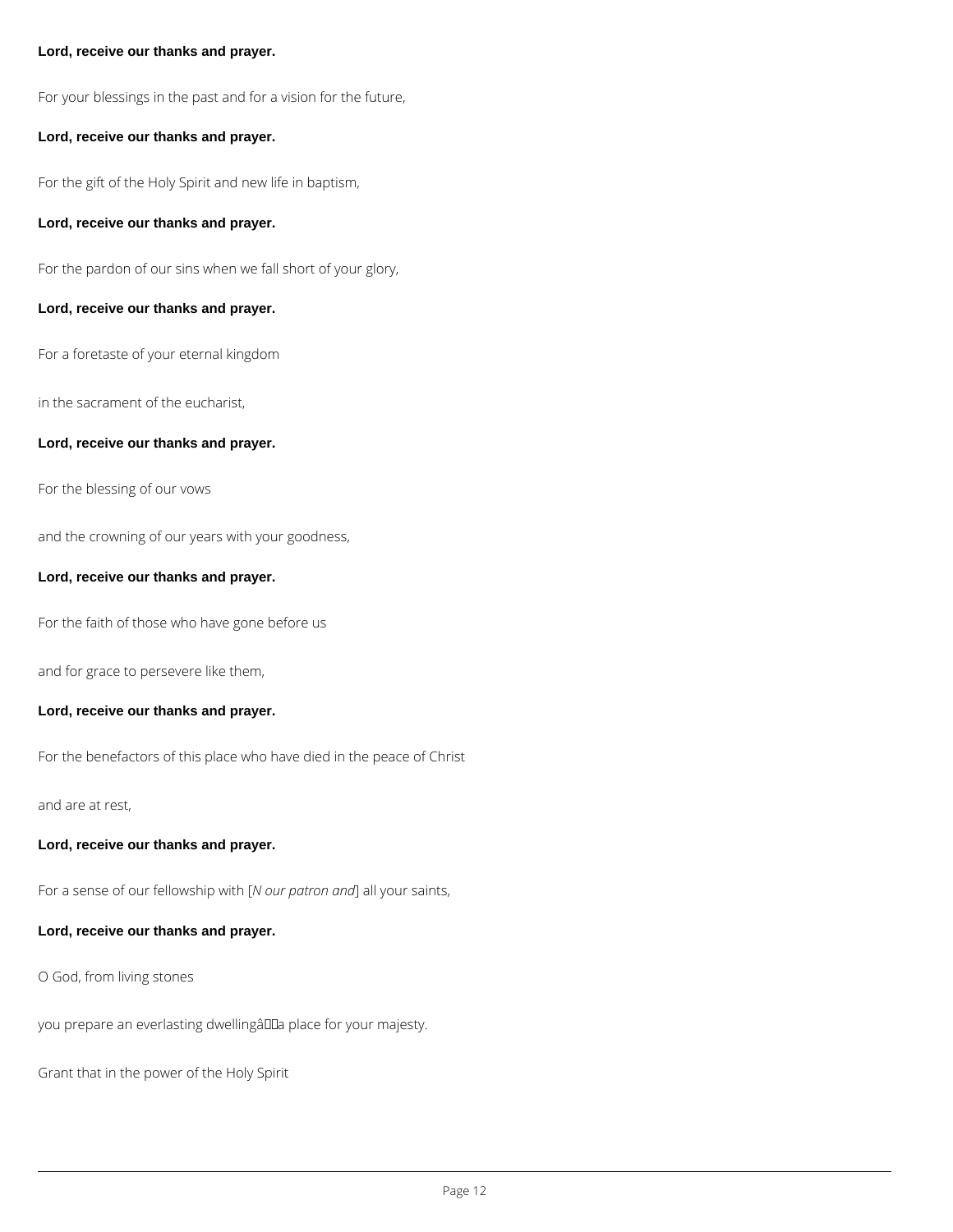those who serve you here

may always be kept within your presence.

This we pray through Jesus Christ our Lord.

#### **Amen.**

### *Introduction to the Peace*

Peace to this house from God our heavenly Father.

Peace to this house from his Son who is our peace.

Peace to this house from the Holy Spirit, the life-giver.

# *Prayer at the Preparation of the Table*

Lord, teach us how to repay you for your goodness towards us.

We will lift up the cup of salvation

and call upon your name.

# *Preface*

And now we give you thanks

for your blessing on this house of prayer,

where through your grace we offer you the sacrifice of praise

and are built by your Spirit into a temple made without hands,

even the body of your Son Jesus Christ.

*(or)*

And now we give you thanks that,

though the heaven of heavens cannot contain you,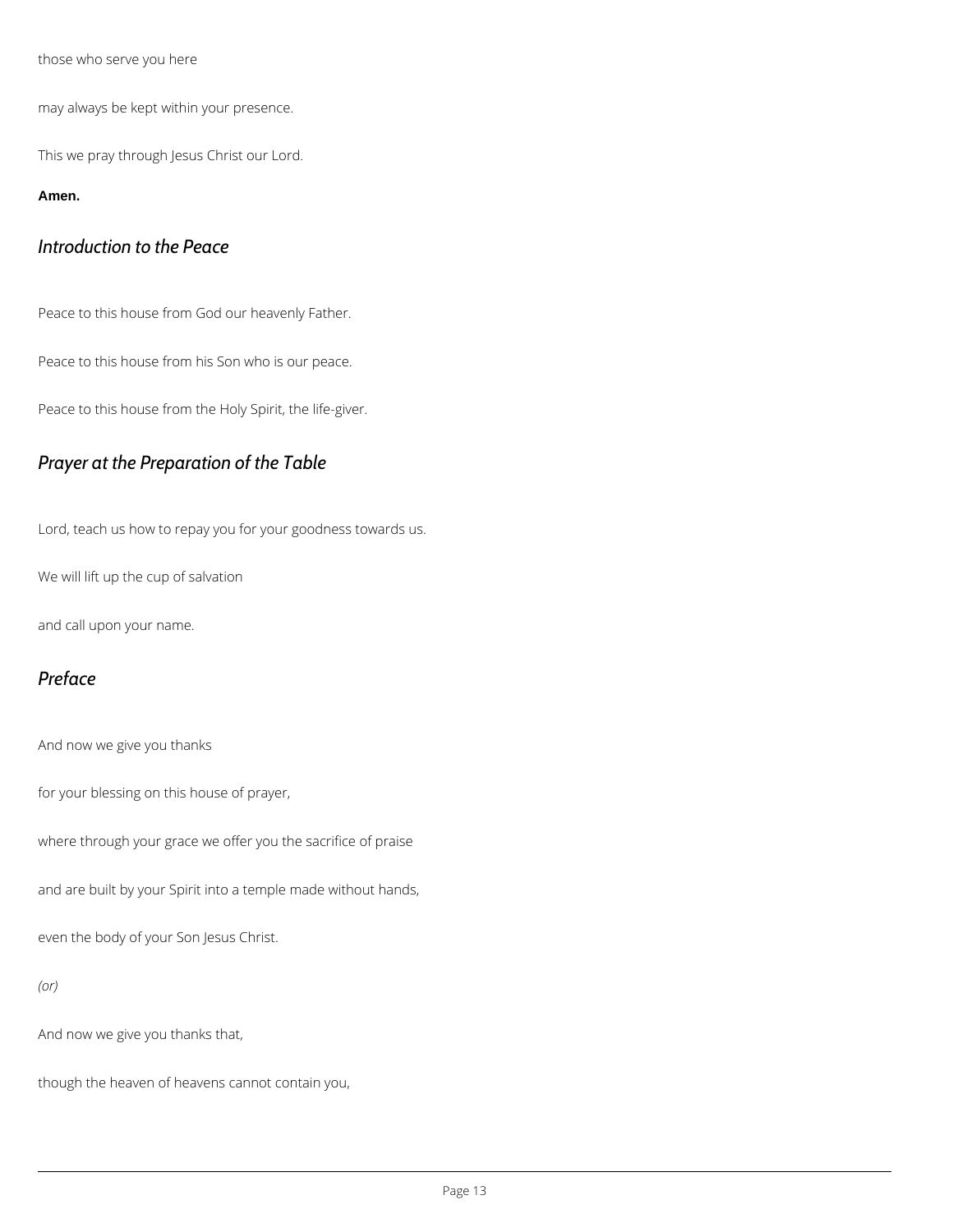and your glory is in all the world,

yet you chose to hallow places for your worship,

and in them you pour forth gifts of grace

upon your faithful people.

# *Extended Preface*

It is indeed right, our duty and our joy,

always and everywhere to give you thanks,

almighty and eternal Father,

enthroned upon the praises of your people.

We thank you for this house of prayer,

in which you bless your family

as we come to you in pilgrimage.

Here you reveal your presence in sacramental signs

and make us one with you through the unseen bond of grace.

Here you build your temple of living stones

and bring the Church to its full stature

as the body of Christ throughout the world,

to reach its perfection at last

in the heavenly city of Jerusalem,

which is the vision of your peace.

Therefore, in union with the heavenly Jerusalem,

with angels in joyful assembly,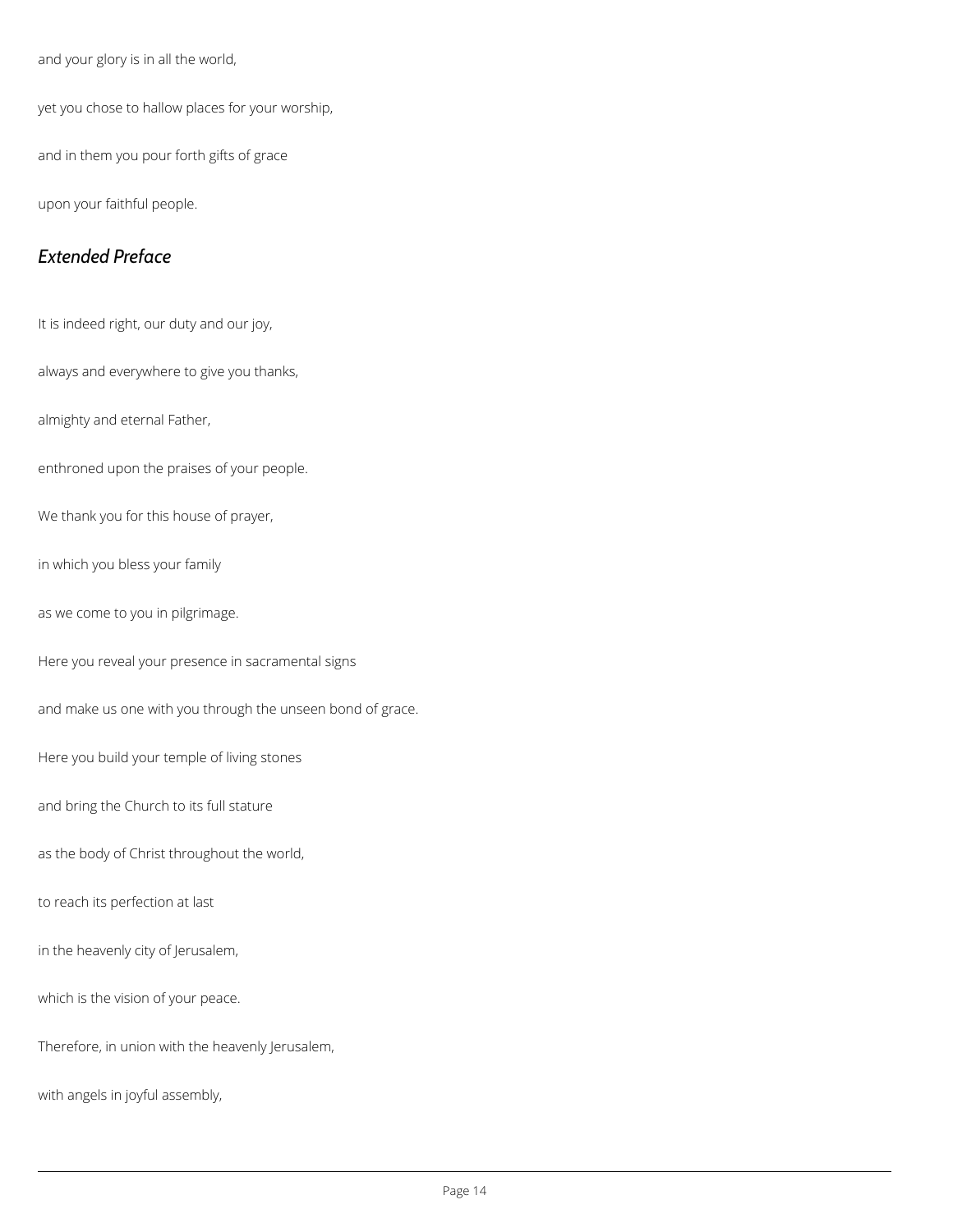with all whose names are written in heaven

and with the spirits of the righteous made perfect,

we lift up our voices to join in the triumphal song of praise:

# *Post Communion*

Father in heaven,

whose Church on earth is a sign of your heavenly peace,

an image of the new and eternal Jerusalem:

grant to us in the days of our pilgrimage

that, fed with the living bread of heaven,

and united in the body of your Son,

we may be the temple of your presence,

the place of your glory on earth,

and a sign of your peace in the world;

through Jesus Christ our Lord.

### *Blessing*

Christ, whose glory is in the heavens,

fill this house and illuminate your hearts;

and the blessing of God almighty,

the Father, the Son, and the Holy Spirit,

be among you and remain with you always.

*(or)*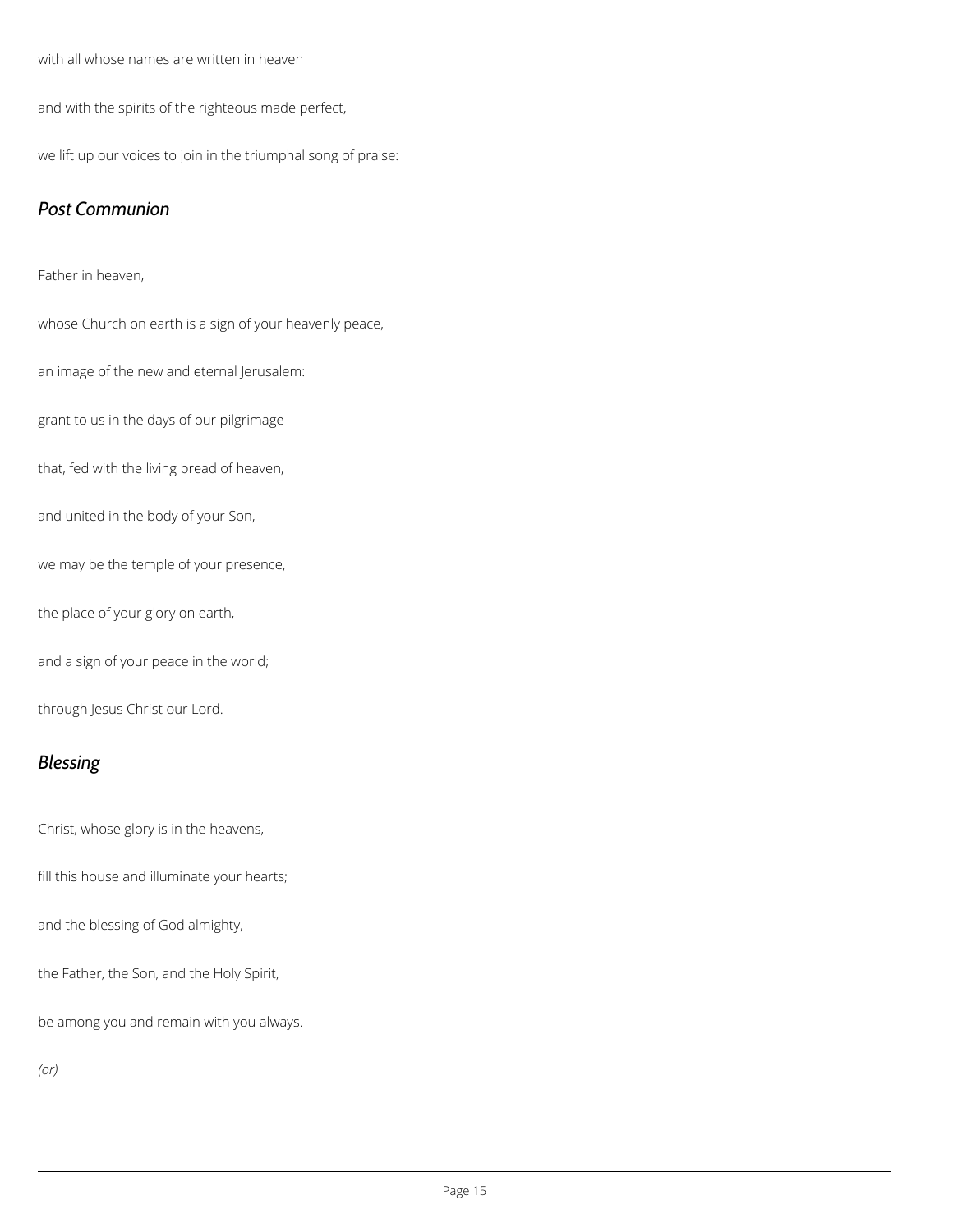God has given you the citizenship of heaven,

with his blessed and beloved,

and the whole company of the redeemed.

#### **Amen.**

God give you the will to live each day in life eternal.

### **Amen.**

God bring you to the home

that Christ prepares for all who love him.

### **Amen.**

And the blessing of God almighty,

the Father, the Son, and the Holy Spirit,

be among you and remain with you always.

### **Amen.**

# *Dismissal*

Like living stones, precious in his sight,

go in peace to proclaim the mighty acts of God.

### **Thanks be to God.**

*For an alternative dismissal for a Dedication Festival, see Common Worship: Times and Seasons, pages 525â00526.* 

# *Acclamation*

How awesome is this place.

**This is none other than the house of God,**

**and this is the gateway of heaven.**

I saw a ladder which rested on the ground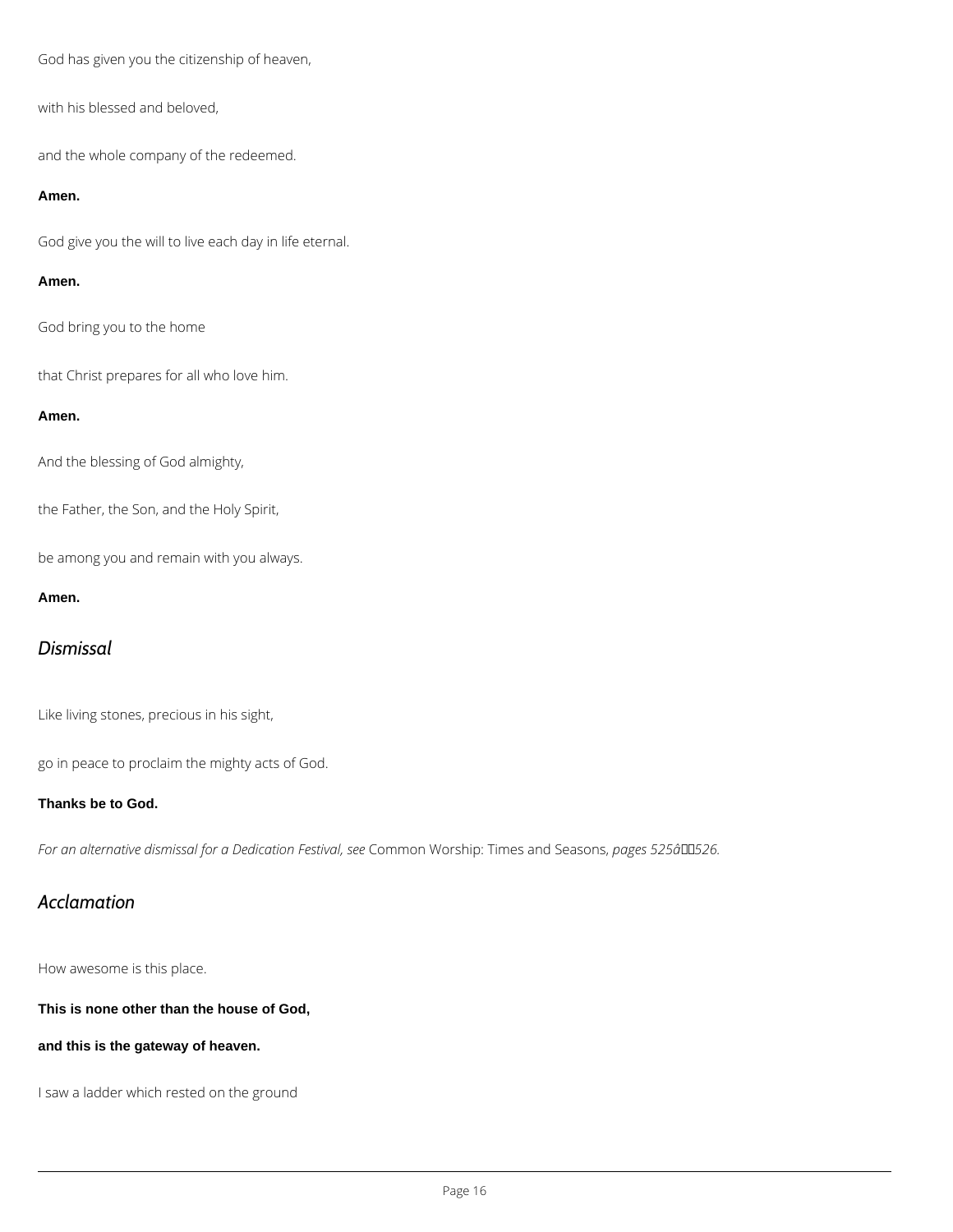with its top reaching to heaven,

and the angels of God were going up and down it.

**This is none other than the house of God,**

**and this is the gateway of eaven.**

You will see greater things than this.

You will see heaven wide open,

and Godâlls angels ascending and descending upon the Son of Man.

### **This is none other than the house of God,**

### **and this is the gateway of heaven.**

You are the temple of the living God,

and the Spirit of God dwells in you.

The temple of God is holy, and you are that temple.

**This is none other than the house of God,**

**and this is the gateway of heaven.**

### *Short Passages of Scripture*

How awesome is this place!

This is none other than the house of God,

and this is the gate of heaven.

*Genesis 28.17*

We have waited on your loving-kindness, O God,

in the midst of your temple.

*Psalm 48.9*

Unless the Lord builds the house,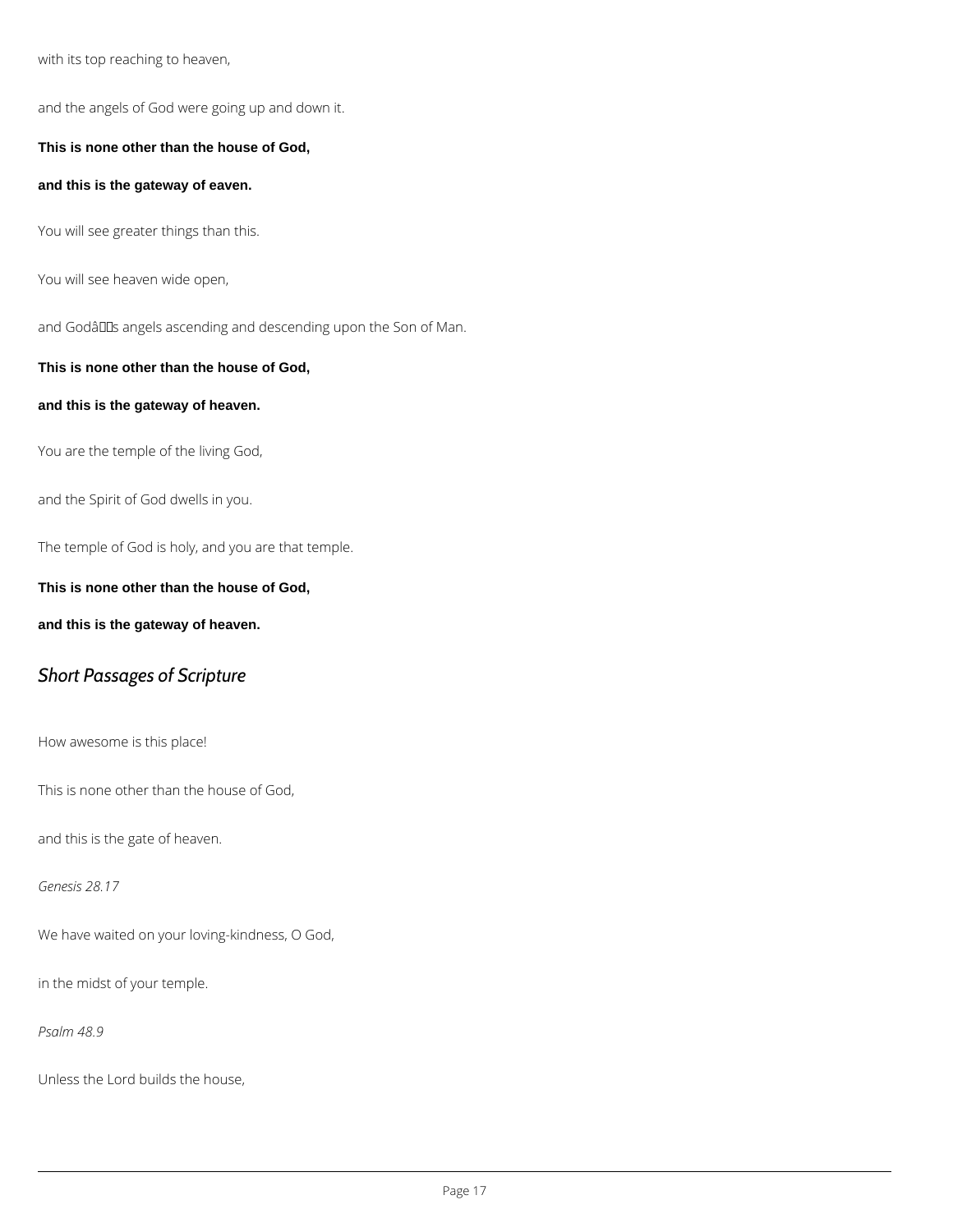those who build it labour in vain.

Psalm 127.1

God is spirit,

and those who worship him must worship in spirit and in truth.

John 4.24

Like living stones,

Common Worship: Festivals, material from which is included here, is copyright  $\hat{\mathbb{A}}$  @Archbishops' 2000 &Bn and publish held roby House Publishing

let yourselves be built into a spiritual house,

to be a holy priesthood,

to offer spiritual sacrifices acceptable to God

through Jesus Christ.

1 Peter 2.5

#### Â

Copy to clipboard

# Related Resources

Texts and Resources for Holy Communion

#### Festivals and Times and Seasons

Image not found or type unknown